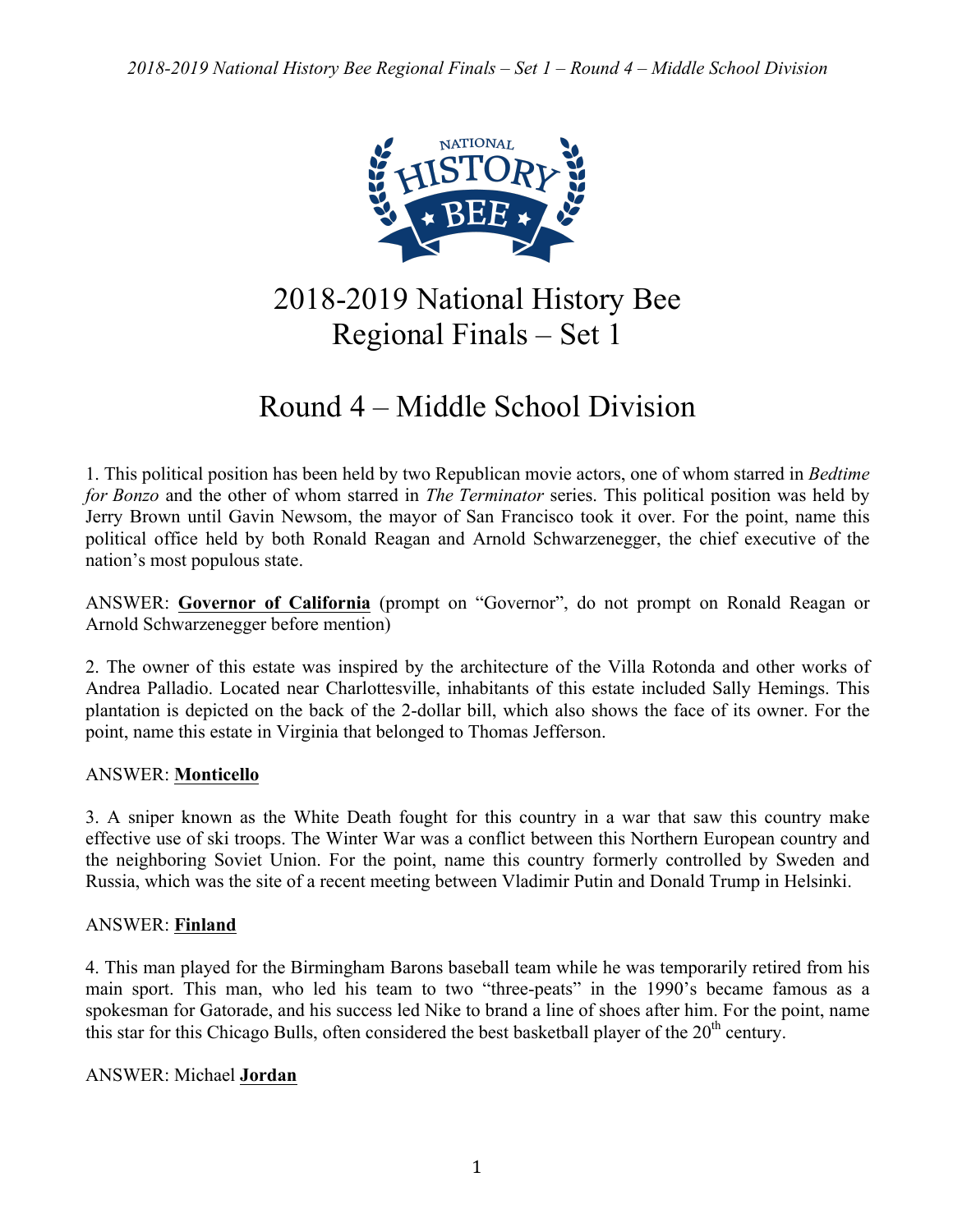5. This empire was founded after Sumanguru was defeated by its founder at the Battle of Kirina. The *Epic of Sundiata* deals with the first leader of this empire. During a pilgrimage to Mecca, one leader of this empire's gave away so much gold that the price of the good depressed in many markets. For the point, name this empire that took up much of the land in its namesake West African country.

## ANSWER: **Mali** Empire

6. This ruler engaged in an eighteen-month long diplomatic tour of western Europe known as the "Grand Embassy." A tax on beards was instituted by this tsar in an attempt to force the boyars to modernize. This tsar's armies fought with Charles XII of Sweden during the Great Northern War which ended in 1721. Roughly 6 feet 8 inches tall, for the point, name this "great" tsar of Russia.

## ANSWER: **Peter I** (accept **Peter the Great**; prompt on Peter)

7. Given that he had both a short stature and a forceful political presence, this politician was nicknamed "The Little Giant." While serving as senator, this man drafted the Kansas-Nebraska Act. With a future president, this man engaged in a series of seven events where each candidate was given a total of 90 minutes to speak. For the point, name this Illinois politician who engaged in a series of debates with Abraham Lincoln.

## ANSWER: Stephen **Douglas**

8. This man disregarded Sir Hyde Parker's signal at the Battle of Copenhagen after claiming that he could not see a signal due to his blind right eye. This man sent a famous message claiming that "England expects every man will do his duty" at an 1805 battle against a joint French-Spanish fleet. A column in London is named after, for the point, what British admiral known for his victory at the Battle of Trafalgar?

## ANSWER: Horatio **Nelson**

9. The Republican candidate in this presidential election year often used the slogan ""In your heart, you know he's right." A little girl picking a flower before a nuclear explosion was part of the "Daisy" ad used in this election year that was a defeat for senator Barry Goldwater. This election year occurred the year after the assassination of John F. Kennedy. For the point, name this election year that was a landslide victory for Lyndon Johnson.

## ANSWER: Election of **1964**

10. A group of military officers who swore loyalty to this leader were known as the Blue Shirts. This man led a government in exile during his time in China. Zhang Xueliang kidnapped this leader for two weeks during the Xi'an Incident. This holder of the title "Generalissimo" ultimately moved his government to Taiwan. For the point, name this leader of the Kuomintang whose forces fought a civil war against those of Mao.

## ANSWER: **Chiang** Kai-Shek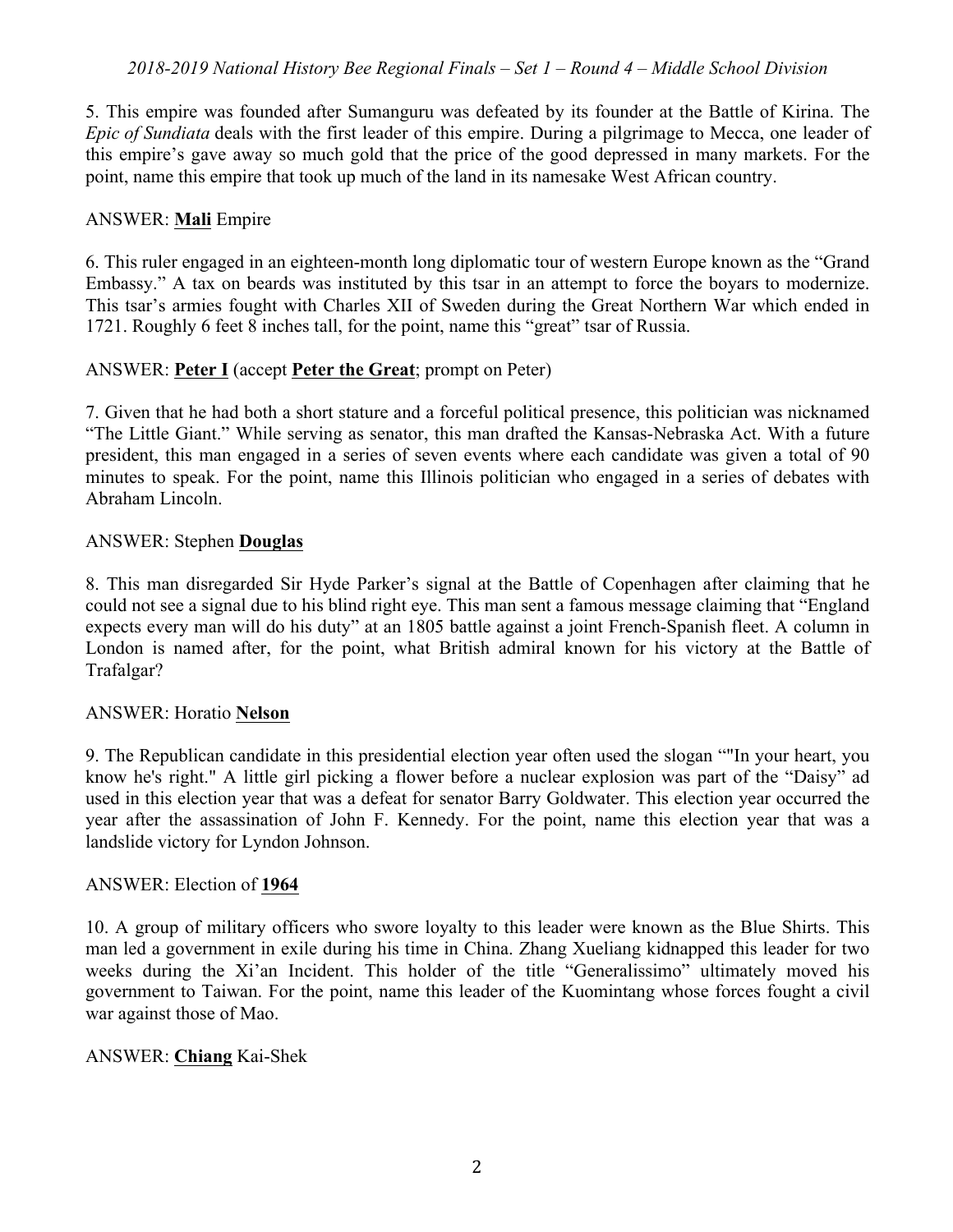11. This political party split along the issue of slavery into its "Cotton" and "Conscience" factions. Following the Mexican-American War, Winfield Scott and Zachary Taylor competed for the nomination of this political party. Created in 1834 as an opposition party to the Jacksonian democrats, for the point, name this American Party that shared its name with a British Party that opposed the Tories.

## ANSWER: **Whig** Party

12. Early on this in work, a religious figure calls for the return of his daughter Chryseis, who had been abducted. The "Catalogue of the Ships" is a section of this work whose central event occurs after the wife of Menelaus is abducted by the brother of Hector. Paris is killed in this work whose aftermath is the subject of the *Odyssey*. For the point, name this Homeric epic that focuses on the Trojan War.

# ANSWER: *The Iliad*

13. While minister to Spain in the 1780s, this man secured a \$170,000 loan to help the early American government. This onetime governor of New York negotiated a namesake 1795 treaty that secured 10 years of peaceful commerce with Great Britain. This man rose to his highest post after the signing of the 1789 Judiciary Act. For the point, name this first Chief Justice of the United States.

## ANSWER: John **Jay**

14. This country separated from its eastern neighbor in 1993 in what was known as the Velvet Divorce. This present-day country was the site of two defenestrations during the Thirty Years War and the Battle of White Mountain in that war was fought in this present-day country's region of Bohemia. For the point, name this country which joined the EU in 2004, but unlike its eastern neighbor Slovakia, has not adopted the Euro.

# ANSWER: **Czech Republic** or **Czechia** (do not accept or prompt on Czechoslovakia)

15. This justice wrote the dissent in a 2010 case focusing on what constitutes a waiver to one's Miranda rights, *Berghuis v. Thompkins*. In 1995, this judge ruled against the use of replacement players by collective bargaining in order to end the 1994 baseball strike. Born in the Bronx, this justice took over David Souter's seat on the Supreme Court. For the point, name this Latina Supreme court justice.

## ANSWER: Sonia **Sotomayor**

16. This Congressional act was extended 10 years later by the Geary Act, which added a residential permit requirement for those affected. Denis Kearney was a prominent California labor leader who supported the passage of this act, whose central targets provided much of the early American railroad labor force. For the point, name this 1882 act that prohibited the immigration of workers from a large Asian country.

# ANSWER: **Chinese Exclusion** Act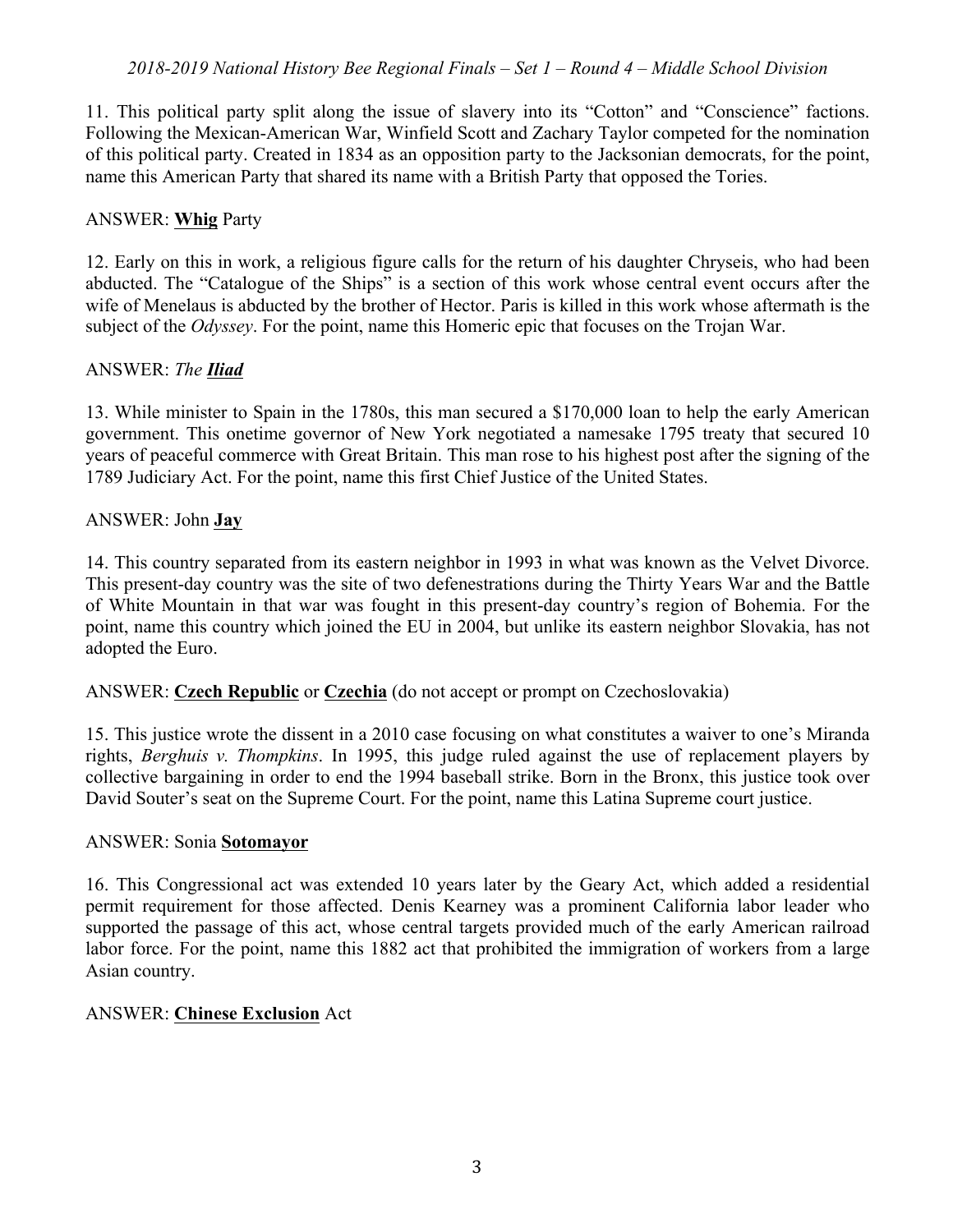17. Though not Claudius Ptolemy, several of this man's works were edited by Theon. In response to a question posed by Ptolemy I, this man famously claimed "there is no royal road to geometry." The first book of this man's most famous work contains five postulates including the parallel postulate. For the point, name this mathematician who lived in Alexandria and authored the *Elements*.

## ANSWER: **Euclid** of Alexandria

18. This man championed a seven point plan that included a tariff, standing army, and assumption of state debt that he called the "American System." After serving as Speaker of the House this man was made Secretary of State after helping John Quincy Adams win the 1824 election in a "corrupt bargain." For the point, name this Kentucky statesman nicknamed "the Great Compromiser."

## ANSWER: Henry **Clay**

19. This country's economy has been dominated by industrial conglomerates known as chaebol. This country became the second country entirely in Asia to host the Winter Olympics when it did so in 2018. One of this country's leaders pursued a political strategy known as the sunshine policy to help improve relations with this country's hostile northern neighbor. For the point, name this country formerly led by Kim Dae Jung.

## ANSWER: **South Korea** or **Republic of Korea** (prompt on "Korea" alone)

20. A trident and a net were among the tools used by a fisherman-like class of these people known as the *retiarii* Mark Antony's personal bodyguard consisted of people of this type. The phrase *pollice verso* refers to a signal involving downward thumbs that determined the fate of these people. With a name translating to "swordsman", for the point, name these Roman warriors who often fought in the Colosseum.

## ANSWER: **gladiator**s

21. This university finishes the title of a conservative manifesto by William Buckley entitled "God and man at 'this university'." George W. Bush belonged to the secretive Skull and Bones society at this university which is the second oldest in New England. For the point, name this university which adopted a bulldog as a mascot, and whose students in Connecticut are traditional rivals of Harvard.

## ANSWER: **Yale** University

22. One leader of this country frequently insulted George W. Bush with nicknames like "Mr. Danger" and went on to found the United Socialist Party. Henrique Capriles is an opposition leader in this country, which, in 2017, saw widespread protests against the economic downturn affect the government of Nicolas Maduro. For the point, name this South American country once led by Hugo Chavez, with capital at Caracas.

## ANSWER: **Venezuela**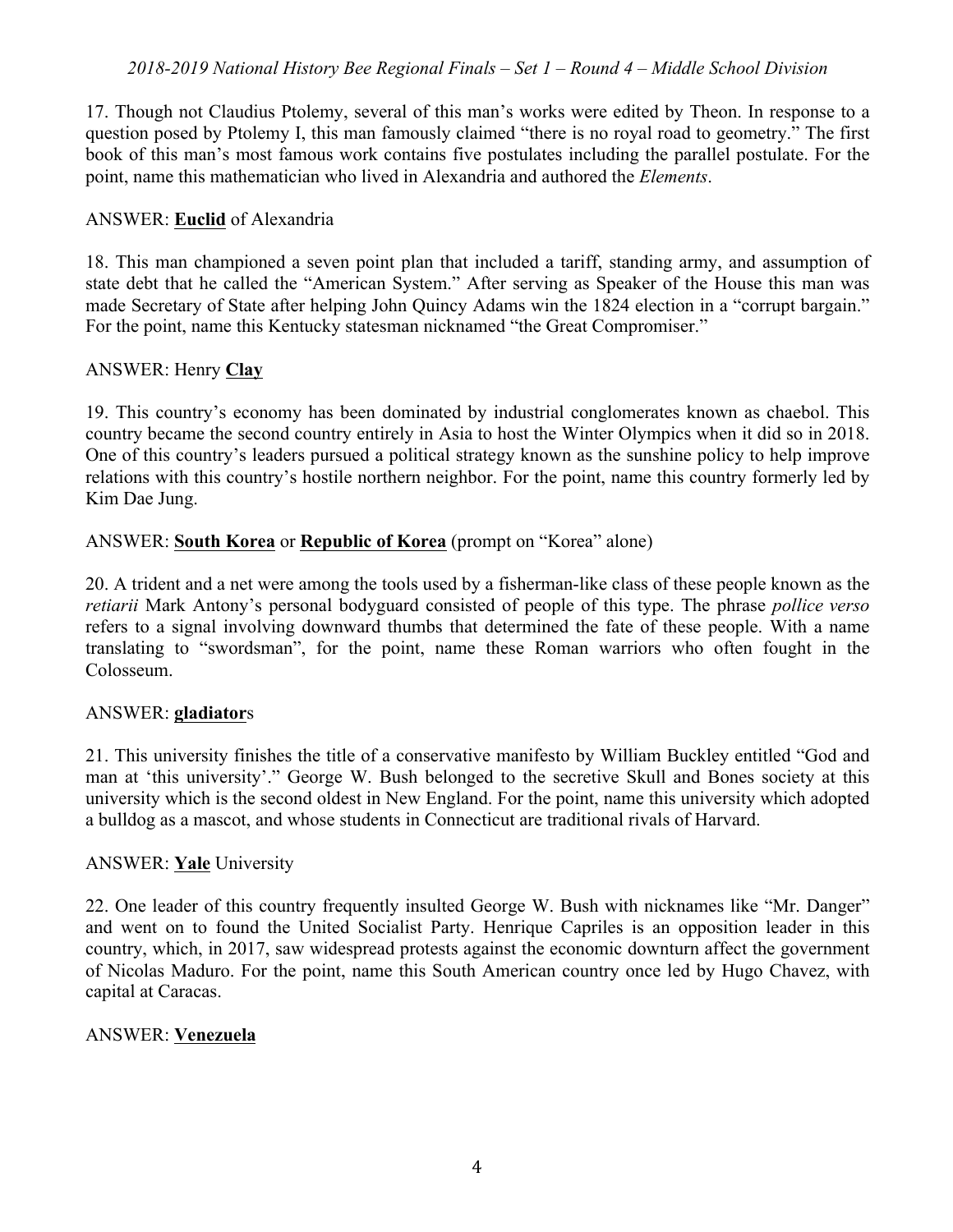23. While governor, this president became nationally known for his handling of the Boston Police Strike. This man's nickname was inspired by a bet in which a reporter allegedly failed to get him to say more than two words. For the point, name this 1920s president nicknamed "Silent Cal."

## ANSWER: Calvin **Coolidge**

24. In 2003, this country formally acknowledged its role in the bombing of Pan Am Flight 103 that landed in Lockerbie. The overthrow of King Idris I in this country resulted in the ascent of a leader from the Bedouin people. On September 11, 2012, an attack occurred on a U.S. embassy in this country's city of Benghazi. For the point, name this large African country that was once ruled by Muammar Qaddafi.

## ANSWER: **Libya**

25. In 1985, under its CEO, Roberto Goizueta, this company saw the disastrous launch of a "new" version of its most famous product, which was quickly scrapped. This Atlanta-based company introduced a line of sport drinks under the Powerade label in the 1990's and it introduced a rival to 7- Up, Sprite, in 1961. For the point, name this iconic American company known for its marketing prowess and its soft drinks.

## ANSWER: **Coca-Cola** (accept **Coke**)

26. Cardinal Rohan had this woman framed for stealing a piece of jewelry in the Affair of the Diamond Necklace. This daughter of Maria Theresa is often claimed to have been the speaker of the words "Let them eat cake." For the point, name this wife of King Louis XVI who was executed during the French Revolution.

## ANSWER: **Marie Antoinette**

27. This leader grew up in the Potala Palace before fleeing to India following a 1959 uprising. The 1989 Nobel Peace Prize was awarded to this leader who presides over the "Gelug" or Yellow Hat School of a certain religion. For the point, name this leader of Tibetan Buddhism.

# ANSWER: the 14th **Dalai Lama** (accept Tenzin **Gyatso**)

28. In response to conspiring to help the perpetrator of this event, Mary Surratt became the first woman executed by the American federal government. This event occurred after its perpetrator shouted "Sic semper tyrannis" during a performance at Ford's Theatre. John Wilkes Booth carried out, for the point, what event that resulted in the death of the  $16<sup>th</sup>$  president of the United States?

## ANSWER: **assassination** (or murder or killing, etc.) of Abraham **Lincoln**

29. Callimachus was killed at this battle, which saw the invading forces led by the generals Datis and Artaphernes. Pheidippides [**fei-DIP-puh-DEES**] allegedly was sent as a messenger to provide news of the victory of Miltiades [**mill-TEE-uh-DEES**] at this battle. This 490 BC battle repelled an attempt by King Darius I to invade Greece. For the point, name this ancient Greek battle that gave its name to a 26.2 mile race.

## ANSWER: Battle of **Marathon**